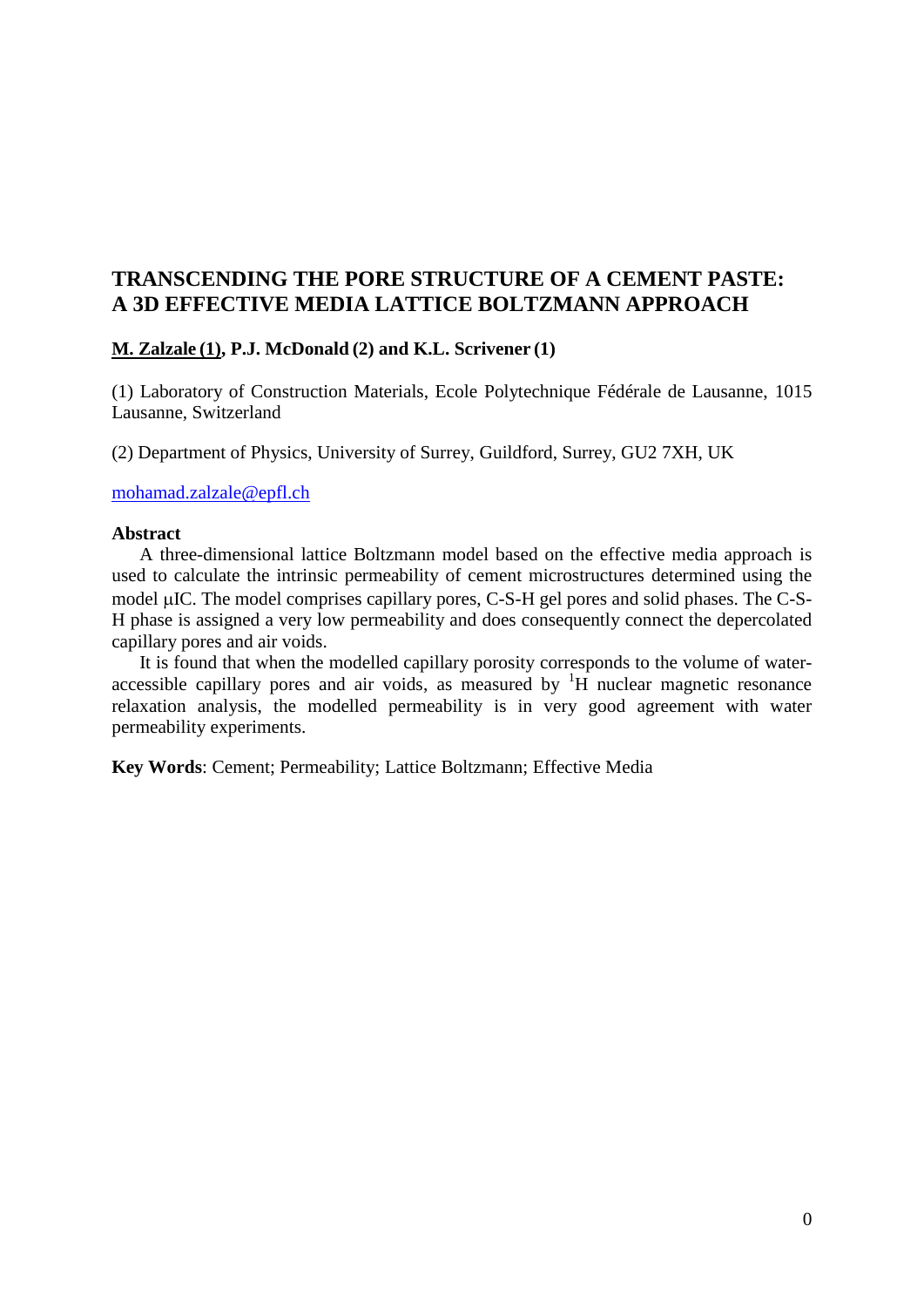# **1. INTRODUCTION**

It is of great economical and ecological interest to design new concretes with improved and predictable resistance to degradation. Water is involved in almost every form of deterioration and techniques for assessing the durability of cementitious materials include porosity and permeability tests. Cement paste is the continuous porous matrix that binds the aggregates to form concrete and has consequently a considerable influence on its permeability. The permeability of cement paste is difficult to measure and reported values vary widely. Table I shows measured permeability values for cement pastes with a water-tocement ratio of approximately 0.40.

|                    | Method              | $W\!C$ | Hydration  | Intrinsic             |
|--------------------|---------------------|--------|------------|-----------------------|
|                    |                     |        | age (days) | permeability $(m^2)$  |
| Nyame $\&$ Illston | Standard            | 0.47   | 600        | $5 \times 10^{-22}$   |
| 1981 [1]           | permeability cell   |        |            |                       |
| Banthia<br>and     | Tri-axial           | 0.35   | 28         | $8.9 \times 10^{-20}$ |
| Mindess 1989 [2]   | permeability cell   |        |            |                       |
| Ai et al. 2001 [3] | Thermopermeametry   | 0.40   | 548        | $10^{-22}$            |
|                    | [4]                 |        |            |                       |
| Vichit-Vadakan &   | Beam-bending [6]    | 0.40   | 14         | $5 \times 10^{-22}$   |
| Scherer 2002 [5]   |                     |        |            |                       |
| Vichit-Vadakan &   | Beam-bending [6]    | 0.45   | 3          | 6 x $10^{-22}$        |
| Scherer 2003 [7]   |                     |        |            |                       |
| Ye 2005 [8]        | Three<br>parallel   | 0.40   | 28         | $9 \times 10^{-21}$   |
|                    | permeability cells  |        |            |                       |
| $\&$<br>Grasley    | Dynamic             | 0.40   | 14         | $2 \times 10^{-21}$   |
| Scherer 2007 [9]   | pressurization [10] |        |            |                       |

Table I: Experimental permeability values for mature cement paste with a water-to-cement ratio (*w/c*) of approximately 0.40

The intrinsic permeability characterises a porous medium from the perspective of saturated flow through it. Intrinsic permeability depends on the pore network and is theoretically independent of the penetrating fluid. It is related to macroscopic observables through Darcy's law [\[11\]](#page-8-10) as  $\kappa = \frac{LQ}{r}$  $A \Delta P$  $K = \frac{LQ\mu}{l}$  $\Delta$ where  $\kappa$  is the intrinsic permeability of a sample of length  $L$  and cross-sectional area *A* through which a fluid flow *Q* is driven by an applied pressure gradient  $\Delta P$ . The dynamic fluid viscosity  $\mu$  is the product of the density  $\rho$  by the kinematic viscosity v. The intrinsic permeability  $\kappa$  is expressed in units of m<sup>2</sup>. The scatter in the data shown in table I is considerable even when comparing the

permeability of samples with similar water-to-cement ratios (*w/c*) and hydration ages. For instance, at the age of 28 days, the permeability of the *w/c*=0.35 sample of Banthia and Mindess [\[2\]](#page-8-1) is 10 times higher than the permeability of the  $w/c=0.40$  sample of Ye et al. [\[8\]](#page-8-7). In addition to the differences in the experimental setups and samples preparation, this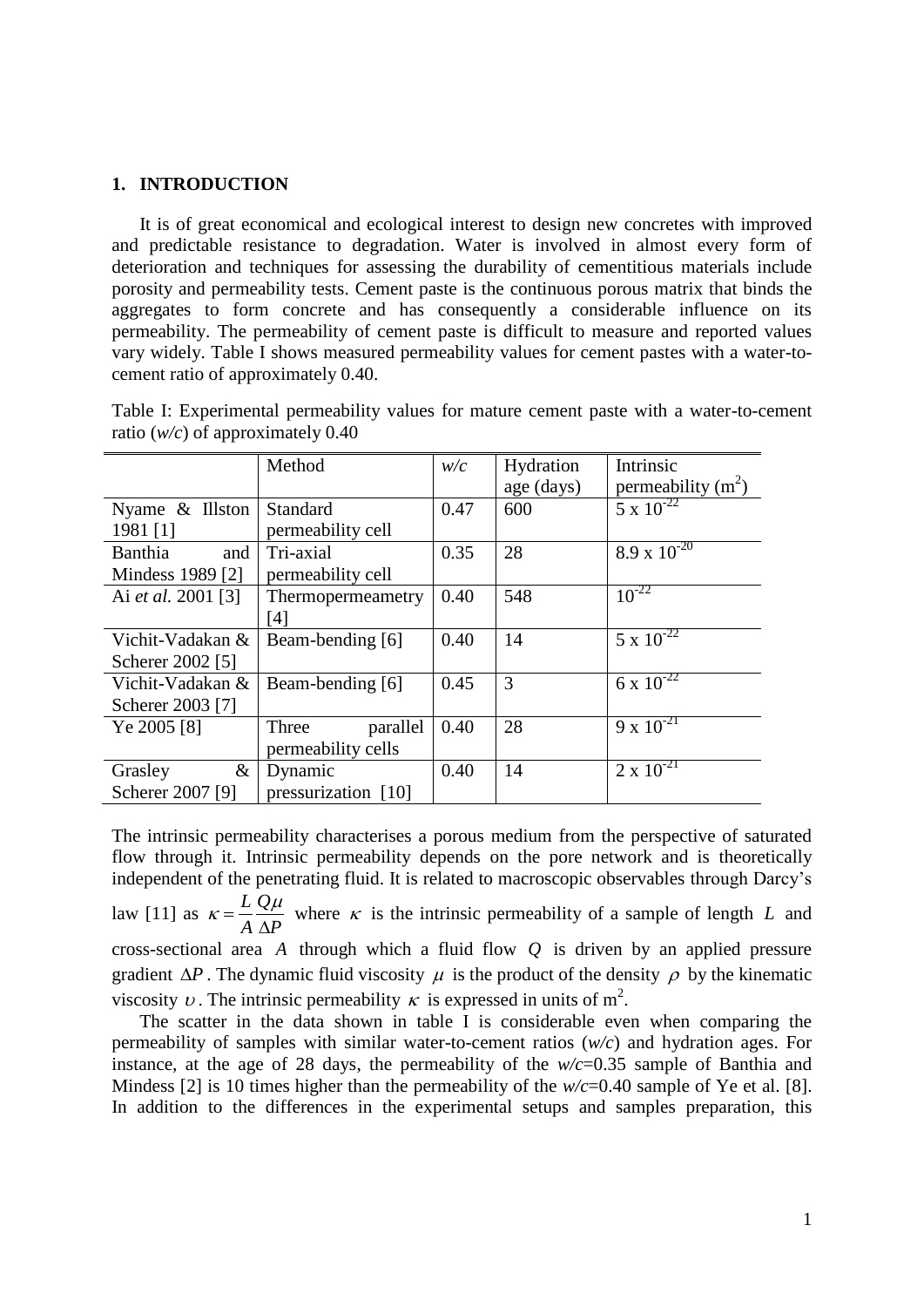discrepancy can be attributed to (1) the use of cyclic flow reversals by Banthia and Mindess that may have led to the expulsion of pore-blocking micro-particles and (2) the fact that the samples of Banthia and Mindess were sealed for 24 hours and then cured underwater for 27 days while the samples of Ye *et al.* [\[8\]](#page-8-7) were sealed for 28 days and then vacuum saturated just before the experiment suggesting that the samples of Banthia and Mindess were more saturated (had less air voids). Furthermore, in experiments where the cement composition, sample preparation,  $w/c$  and hydration age [\[5,](#page-8-4) [9\]](#page-8-8) are the same, the discrepancy may be as large as half an order of magnitude  $(5 \times 10^{-22} \text{ [5]}$  $(5 \times 10^{-22} \text{ [5]}$  $(5 \times 10^{-22} \text{ [5]}$  and  $2 \times 10^{-21} \text{ m}^2 \text{ [9]}$  $2 \times 10^{-21} \text{ m}^2 \text{ [9]}$  $2 \times 10^{-21} \text{ m}^2 \text{ [9]}$ . Besides the differences in the experimental setups, this deviation can be attributed to the different sealing times: for water-cured samples, the shorter sealing time (before water curing) may lead to a higher degree of saturation, to less air voids and thus to higher water permeability.

Permeability experiments are time-consuming and subject to a big variability. Numerical models provide a promising alternative. They rely on the simulation of the flow inside the pore structure of the cement paste. The pore structure can be extracted from microtomographs or from microstructural models of cement hydration such as HYMOSTRUC [\[12\]](#page-8-11), CEMHYD3D [\[13\]](#page-9-0) and  $\mu$ IC [\[14\]](#page-9-1). Afterwards, the Navier-Stokes equation is numerically solved inside this pore network. Lattice Boltzmann (LB) methods are a class of computational fluid dynamics solvers [\[15\]](#page-9-2) that can be used to solve the flow. In general, the LB methods are employed because they (1) are easier to implement than conventional finite element methods, (2) deal implicitly with arbitrarily shaped geometries and (3) are readily parallelizable making efficient use of modern day central processing and graphics processing units.

Garboczi and Bentz [\[16\]](#page-9-3) used a lattice Boltzmann model to calculate the permeability of CEMHYD3D cement microstructures as a function of capillary porosity and microstructure resolution. They reported that the calculated permeability was very sensitive to the resolution of the microstructure and at the highest resolution studied  $(0.25 \mu m)$ , the permeability was circa  $10^{-17}$  m<sup>2</sup> at a capillary porosity of 12%. We previously [\[17\]](#page-9-4) used the LB method to calculate the permeability of  $\mu$ IC cement microstructures for different *w/c* ratios, degrees of hydration, microstructure and LB resolutions. We reported a permeability of 1.6 x  $10^{-18}$  m<sup>2</sup> for  $w/c=0.40$ , hydration age of 283 days and a microstructure resolution of 1  $\mu$ m. Scaling tests showed that this permeability would decrease by more than one order of magnitude when the resolutions of the microstructure and of the LB solvers are increased. Additionally, we had extended the model to study the adsorption and desorption of liquid and vapour as a two-phase fluid in the same model µIC microstructures. Most recently, Zhang *et al.* [\[18\]](#page-9-5) used the LB method to calculate the permeability of HYMOSTRUC cement microstructures. They reported a permeability of approximately 2 x  $10^{-18}$  m<sup>2</sup> for  $w/c = 0.40$ , hydration age of 50 days and a microstructure resolution of 0.5  $\mu$ m.

In the above lattice Boltzmann applications to cement, the water permeability is overestimated by several orders of magnitude. At the core of this problem is that the conventional LB method can handle only two types of nodes: (1) pores with free fluid flow and (2) solids where the no-slip boundary condition is usually applied. This is inconvenient for multi-scale heterogeneous porous media because resolving the flow requires an excessive amount of computational resources. Traditional approaches for tackling multi-scale problems with the LB method include the use of multi-scale grids [\[19\]](#page-9-6) and memory-efficient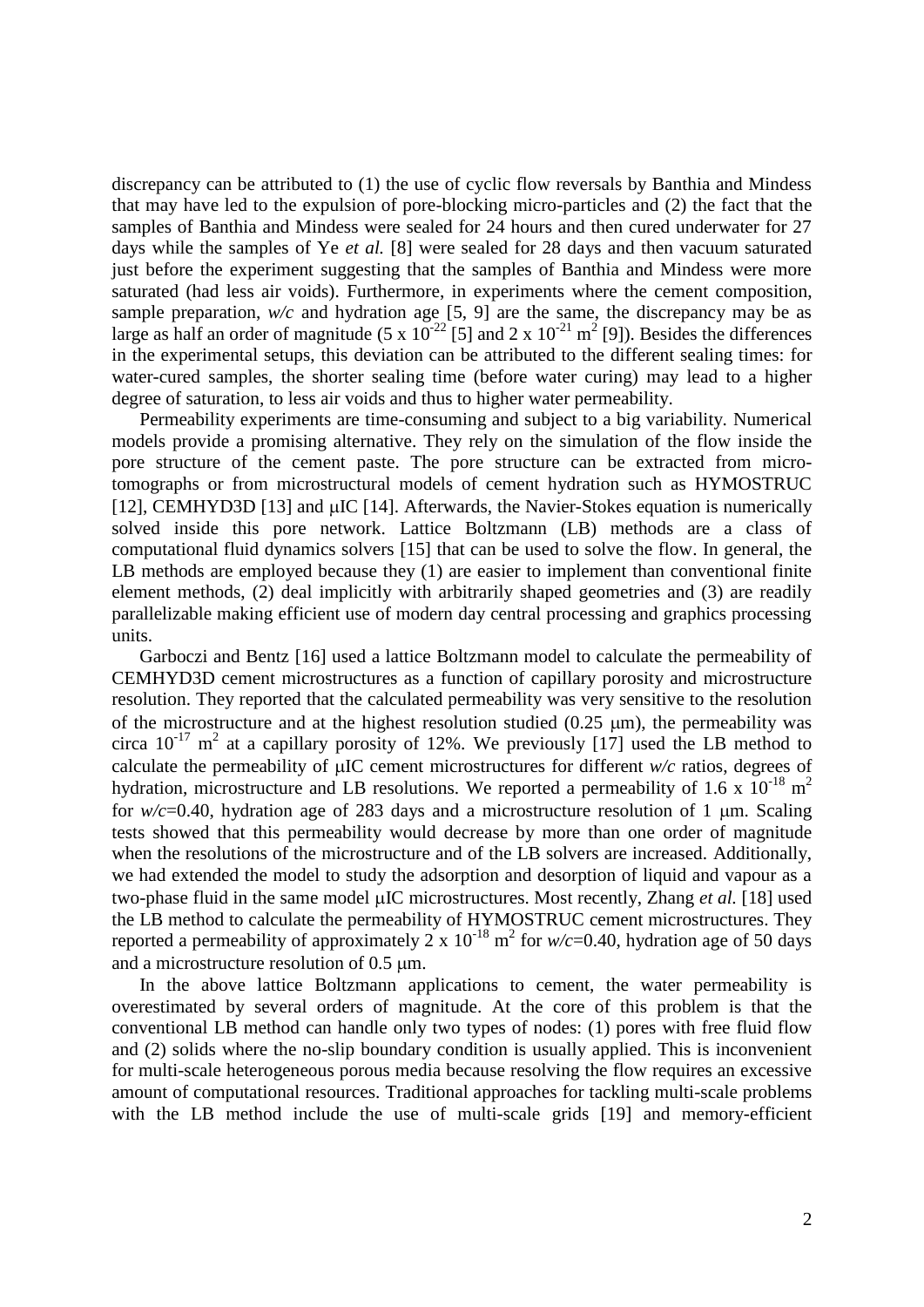implementations [\[20\]](#page-9-7) but their application remains limited because they are difficult to implement. Furthermore, the use of these multi-scale approaches is not very promising for cement because the 3D nanostructure of the C-S-H gel is still an area of active debate. Recent <sup>1</sup>H nuclear magnetic resonance relaxation analysis by Muller *et al.* [\[21\]](#page-9-8) revealed that the water-filled capillary porosity in undried mature cement paste can be as low as 1%. This suggests that at high degrees of hydration, the water-filled capillary pore network is depercolated and the permeability is controlled by the smaller C-S-H gel pores. Hence, the simulations do overestimate the permeability because they are applied inside a percolated capillary pore network which does not capture the complexity of the actual cement pore structure [\[22\]](#page-9-9).

A distinctive class LB methods is based on the effective media approach and has the potential to bridge the gap between the nano- and macroscopic scales. In the effective media approach, the multi-scale problem is addressed by assigning effective macro-scale properties (*i.e.* permeability) to some nodes (partially permeable pores) and is capable of extending the use of the standard LB method to include larger media or media with partly unknown geometry. Nonetheless, the application of such methods has been limited so far to one or more of the following: (1) two dimensions, (2) percolated media, (3) media with only two phases (*e.g.* pores and partially permeable pores, no solids) or (4) were unstable at low permeabilities.

In this paper, we use a 3D LB model based on the effective media approach to calculate the permeability of cement model microstructures determined using the model µIC. The model comprises capillary pores, C-S-H gel pores and solid phases. The bulk C-S-H is assigned a very low permeability and does consequently act as a low permeability phase that connects the depercolated water-filled capillary pores and air voids. The intrinsic permeability is studied as a function of the volume of capillary porosity.

### **2. LATTICE BOLTZMANN METHOD**

### **2.1 Mathematical description of the lattice Boltzmann method**

In this section, we provide a brief mathematical outline of a three-dimensional partial bounce-back algorithm as initially developed in two dimensions by Walsh *et al.* [\[23\]](#page-9-10). In the LB method, the fluid is represented by a density distribution of *Q* fluid elements each with a defined lattice velocity performing consecutive propagation and collision steps over a discrete lattice mesh. Under appropriate conditions (*i.e.* collision matrix, relaxation parameters, equilibrium functions and lattice parameters), the basic equation can be encapsulated in:<br>  $f_i(\mathbf{r} + \mathbf{e}_i, t+1) = f_j^{eq}(\mathbf{r}, t) = \omega_i \rho^* \left(1 + 3\mathbf{u}^* \cdot \mathbf{e}_i + \frac{9}{2} (\mathbf{u}^* \cdot \mathbf{e}_i)^2 - \frac{3}{2} \mathbf{u}^* \cdot \mathbf{u$ encapsulated in:

encapsulated in:  
\n
$$
f_i(\mathbf{r} + \mathbf{e}_i, t+1) = f_j^{eq}(\mathbf{r}, t) = \omega_i \rho^* \left( 1 + 3\mathbf{u}^* \cdot \mathbf{e}_i + \frac{9}{2} (\mathbf{u}^* \cdot \mathbf{e}_i)^2 - \frac{3}{2} \mathbf{u}^* \cdot \mathbf{u}^* \right)
$$
\n(1)

The functions  $f_i$  represent the density of particles moving at position r with velocity  $e_i$  and at time t. The equilibrium distribution  $f_i^{eq}(\mathbf{r},t)$  $f_j^{eq}(r,t)$  encapsulates the physics of the problem (e.g. Navier-Stokes) and the coefficients  $\omega_i$  are lattice weights specific to the chosen lattice. The equilibrium moments  $\rho^*$  and  $\rho^* \mathbf{u}^*$  are equal to the macroscopic density and momentum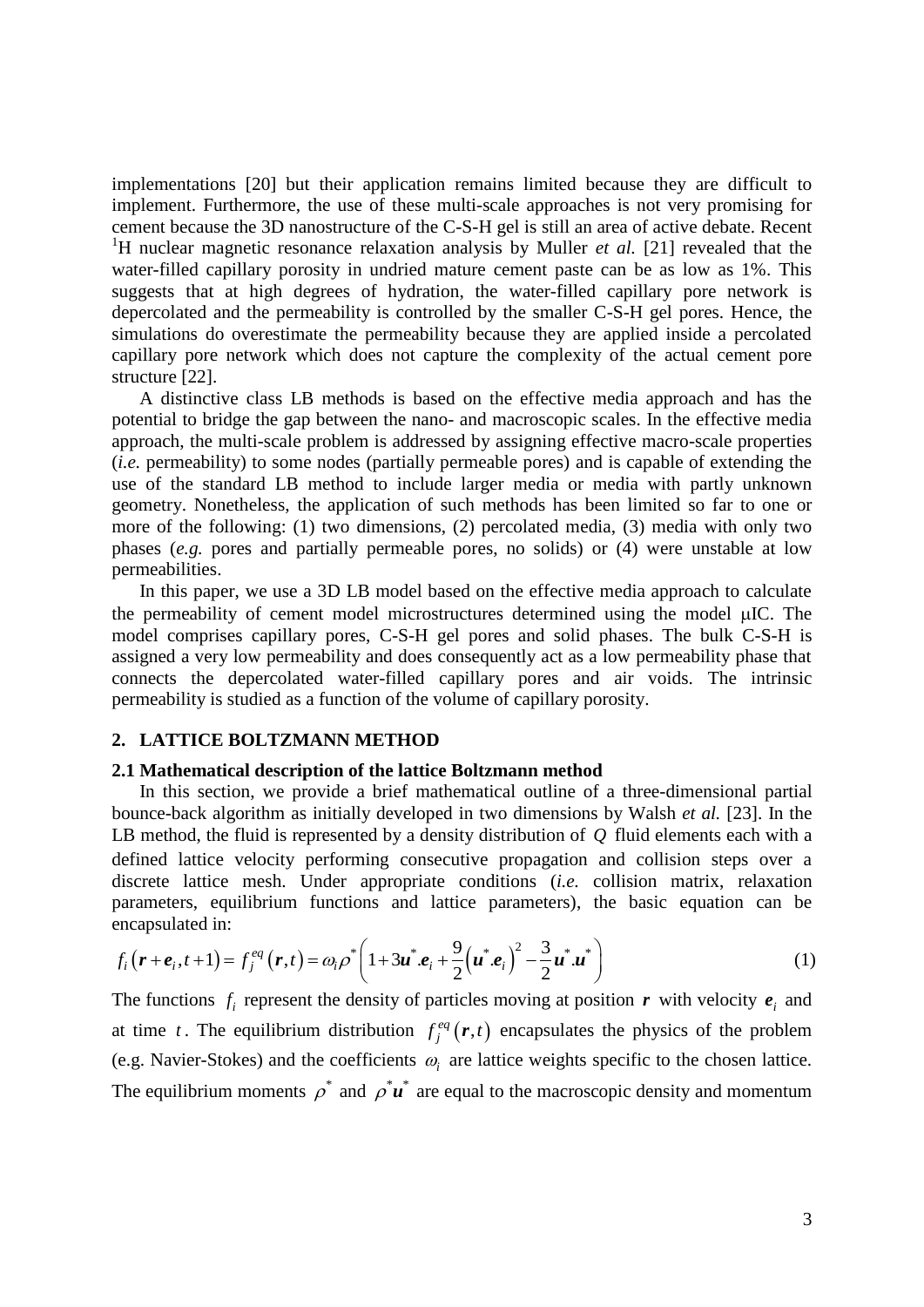which are calculated from the distribution functions as  $\rho(\mathbf{r},t) = \sum f_i(\mathbf{r},t)$ 1  $(t, t) = \sum_{i=1}^{Q} f_i(r, t)$ *i i*  $\rho(\mathbf{r},t) = \sum_{i=1}^{\infty} f_i(\mathbf{r},t)$ =  $\boldsymbol{r}$ , t) =  $\sum_{i=1}^{\infty} f_i(\boldsymbol{r})$ and

 $(r,t)u(r,t) = \sum f_i(r,t)$ 1  $(t, t)$ **u** $(r, t) = \sum_{i=1}^{Q} f_i(r, t)$  $\sum_{i=1}$   $f_i(r,t) e_i$  $\rho(r,t)u(r,t) = \sum_{i=1}^{N} f_i(r,t)$  $=$  $r(t)u(r,t) = \sum_{i=1}^{Q} f_i(r,t)e_i$ , respectively. Under these conditions, the fluid kinematic viscosity is  $v = 1/6$ .

For the fluid-solid collision, the no-slip boundary condition [\[24\]](#page-9-11) is used: if a fluid element hits a solid boundary following the propagation step, its momentum is reversed with:

$$
f_i(r+e_i, t+1) = f_{\tilde{i}}(r,t)
$$
\n(2)

where  $\tilde{i}$  is the direction opposite to  $i$ :  $e_i = -e_{\tilde{i}}$ .

To account for the partial bounce-back step, the effective media parameter  $\sigma(r)$  is introduced. The streaming, fluid-fluid and fluid-solid collision steps are combined in:<br>  $f_i(\mathbf{r} + \mathbf{e}_i, t+1) = (1 - \sigma(\mathbf{r})) f_j^{eq}(\mathbf{r}, t) + \sigma(\mathbf{r}) f_i(\mathbf{r}, t)$ . (3)

$$
f_i\big(\mathbf{r}+\mathbf{e}_i,t+1\big) = \big(1-\sigma\big(\mathbf{r}\big)\big)f_j^{eq}\big(\mathbf{r},t\big) + \sigma\big(\mathbf{r}\big)f_i\big(\mathbf{r},t\big). \tag{3}
$$

The microscopic moments are unchanged and the macroscopic moments become:

$$
\rho(\mathbf{r},t) = (1 - \sigma(\mathbf{r})) \sum_{i=1}^{Q} f_i(\mathbf{r},t)
$$
\n(4)

$$
\rho(\mathbf{r},t)\mathbf{u}(\mathbf{r},t) = (1-\sigma(\mathbf{r}))\sum_{i=1}^{Q} f_i(\mathbf{r},t)\mathbf{e}_i
$$
\n(5)

### **2.2 Implementation and validation of the algorithm**

The simulations are performed on a three-dimensional cubic lattice with 19 velocities (D3Q19). Pressure boundary conditions are implemented as described by Narváez and Harting [\[25\]](#page-9-12). For the two other spatial directions periodic boundary conditions are used to minimize boundary effects. We considered the simulation converged when the mean velocity change per voxel per time step averaged over 1000 time steps was less than one part in a million. Afterwards, the pressure gradient was calculated as described by Narváez *et al.* [\[26\]](#page-9-13) and the permeability using Darcy's law.

To verify that the model recovers the standard lattice Boltzmann model behaviour, we compared numerical and theoretical permeabilities, as defined by Darcy's law, for a flow between two parallel plates with a constant cross section [\[27\]](#page-9-14). The relative error in permeability  $\varepsilon(\kappa) = \left| \kappa^{LB} - \kappa^{theory} \right| / \kappa^{theory}$  decreases from 13 to 1% when the channel width increases from 3 to 7 nodes. To test the accuracy of the model in a more complicated geometry, we computed the flow past a cubic array of overlapping spheres [\[28\]](#page-9-15). We varied the box size while keeping the porosity at circa 20%. The relative error in permeability decreases from 3.8 to 1% when the box size increases from 21 to 71 lattice node.

To validate the partial bounce-back model, we computed the permeability of a sample filled with nodes with an effective media parameter  $\sigma(r) = \sigma \,\forall r$ . Walsh *et al.* [\[23\]](#page-9-10) derived the permeability of such media as a function of  $\sigma$  and the fluid kinematic viscosity  $\nu$ :

$$
\kappa = \frac{1 - \sigma}{2\sigma} \nu.
$$
\n<sup>(6)</sup>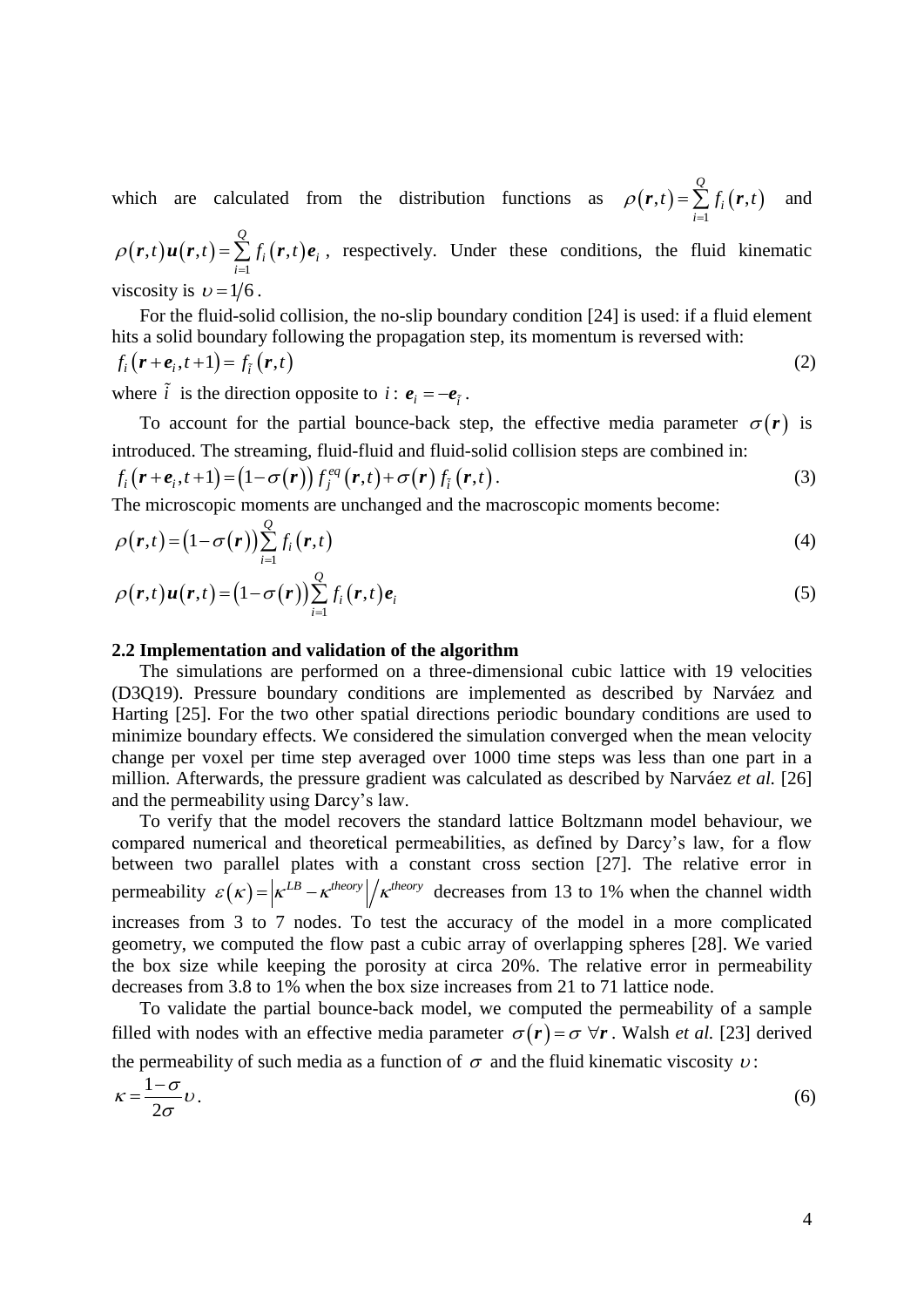Figure 1 shows the calculated and analytical permeabilities as a function of the effective media parameter  $\sigma$ . The error is negligible for homogeneous media with permeability  $\kappa > 10^{-2} \Delta x^2$ , less than 1% for  $\kappa \ge 10^{-6} \Delta x^2$  and less than 7.5% for  $\kappa < 10^{-6} \Delta x^2$ . For cement paste,  $\Delta x$  is on the order of  $10^{-6}$  to  $10^{-7}$  m<sup>2</sup>.



Figure 1: Analytical (solid line) and LB simulated (squares) permeabilities of a homogeneous system as a function of the effective media parameter  $\sigma$ . The analytical values are calculated with equation  $(6)$ 

We note that for homogeneous media, the number of spatial dimensions does not matter so that the results reported above are in excellent agreement with the two-dimensional simulations performed by Walsh *et al.* [\[23\]](#page-9-10). It should be pointed out that the effective media parameter  $\sigma$  should not be used to calculate the porosity  $\phi = 1 - \sigma$  of the system. Alternatively,  $\sigma$  should be regarded as an internal model parameter from which the permeability is derived with the help of equation (6) [\[23\]](#page-9-10). Additionally, we verified that mass is conserved up to numerical accuracy in homogeneous and heterogeneous media and that the pressure drop in homogeneous media is linear inside the sample.

# **3 APPLICATION TO CEMENTITIOUS MATERIALS**

### **3.1 Cement model microstructures**

We obtained cement model microstructures using the vector model  $\mu$ IC [\[14\]](#page-9-1) with a waterto-cement (*w/c*) ratio of 0.40. The model cement clinker is similar to a U.S. type III cement and the reaction kinetics were defined according to the hydration model of Parrot and Killoh [\[29\]](#page-9-16). The reactant and hydrate (except C-S-H) densities were set to standard literature values. Recently, the density of C-S-H was found to be time-dependent in  ${}^{1}H$  nuclear magnetic resonance relaxation analysis by Muller *et al.* [\[21\]](#page-9-8). For example, at 28 days the bulk density of C-S-H is  $\rho_{C-S-H} = 1.96$  g/cm<sup>3</sup>. The time-dependent densities can be found in ref. [\[21\]](#page-9-8) and are in very good agreement with the findings of Do *et al.* [\[22\]](#page-9-9).

In terms of capillary pore structure, Muller *et al.* [\[21\]](#page-9-8) recently showed by  ${}^{1}H$  nuclear magnetic resonance relaxation analysis that for a white cement paste with *w/c*=0.40 after 28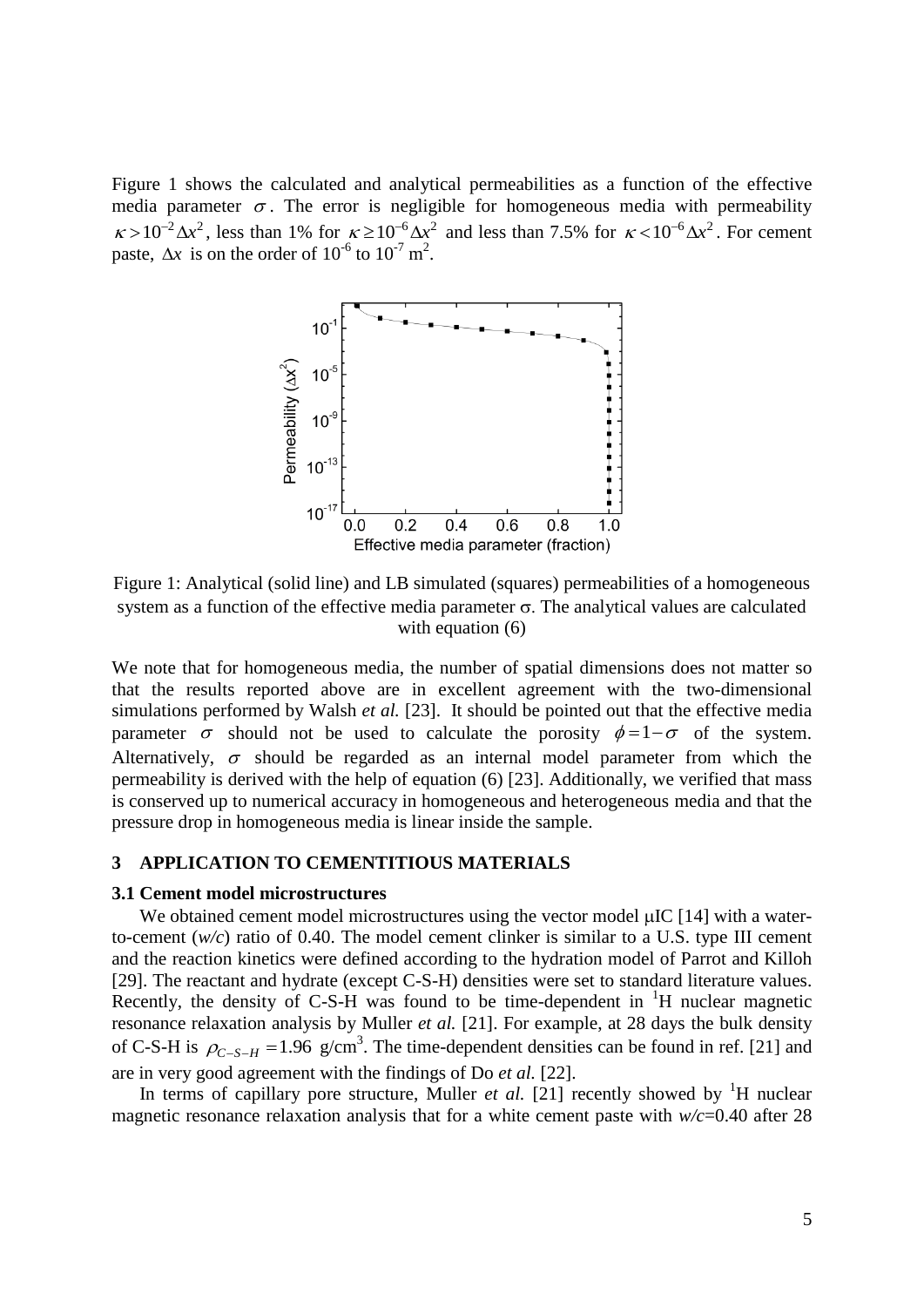days of hydration, the volume of remaining capillary water is 1.4%. For the same sample, the volume of the chemical shrinkage voids is 7.8%. The volume of the accessible capillary pore network (water-filled capillary pores and air voids) must be bound between the volume of water-filled capillary pores (lower bound) and the volume of water-filled capillary pores and air voids (upper bound: 9.2%). Since the microstructure modelling platforms implicitly combine the capillary pores and the chemical shrinkage voids, we take as input a hydrated microstructure where the total capillary porosity equates to the experimentally measured water-filled capillary pores and air voids. We start with a microstructure with 9.2% capillary porosity obtained at a degree of hydration of 89%. Next, using a modified version of the intrusion porosimetry algorithm developed by Do *et al.* [\[22\]](#page-9-9), we transformed a fraction of the largest pores into air voids by making them inaccessible to transport. By doing so, we can study the permeability of the paste as a function of the water-filled capillary porosity and air voids.

With regard to the C-S-H gel porosity, Powers showed that the coefficient of permeability of the gel itself is about 7 x  $10^{-23}$  m<sup>2</sup> [\[30\]](#page-9-17). We ascribe this permeability to all the C-S-H nodes with the help of equation (6).

Except when stated otherwise, structures generated with the vector model µIC were translated onto a cubic grid with a lattice spacing of 0.5 m by taking the phase present at the voxel centre as representative of the voxel and simulation volumes comprised 200<sup>3</sup> voxels. The algorithm is run until convergence as defined in section 4. The uIC microstructures were previously tested and found to be isotropic with a permeability normalized standard deviation smaller than 2% [\[17\]](#page-9-4). All solid phases excluding C-S-H (*e.g.* alite, portlandite) were treated as impermeable solids with no inherent porosity.

## **3.2 Permeability of cement model microstructures**

Figure 2(a) shows the cement paste permeability as a function of the capillary porosity as described in the previous section. To be in the range of the experimental water permeability (figure 2(b):  $10^{-22}$  to  $10^{-19}$  m<sup>2</sup>), the volume of the accessible capillary pore network must be below 5%. In the experiment of Ye [\[8\]](#page-8-7), the samples were sealed cured for 28 days and then vacuum saturated with water during 4 to 8 hours before the permeability measurement. Muller [\[31\]](#page-9-18) recently used  ${}^{1}H$  nuclear magnetic resonance relaxation analysis to measure the increase of capillary water volume in a sample that was vacuum saturated during 24 hours following 28 days of sealed curing. He reported that he succeeded to fill approximately half of the air voids so that the water-filled capillary porosity increased from 1.38 to 5.5%. Since the samples of Ye were vacuum saturated for a shorter time, the accessible pore space should be smaller than 5.5%. To match the experimental permeability of Ye [\[8\]](#page-8-7), the accessible capillary porosity in the modelled microstructure should be between 4.2 and 4.0%, a value close to the expected volume of accessible capillary in his samples.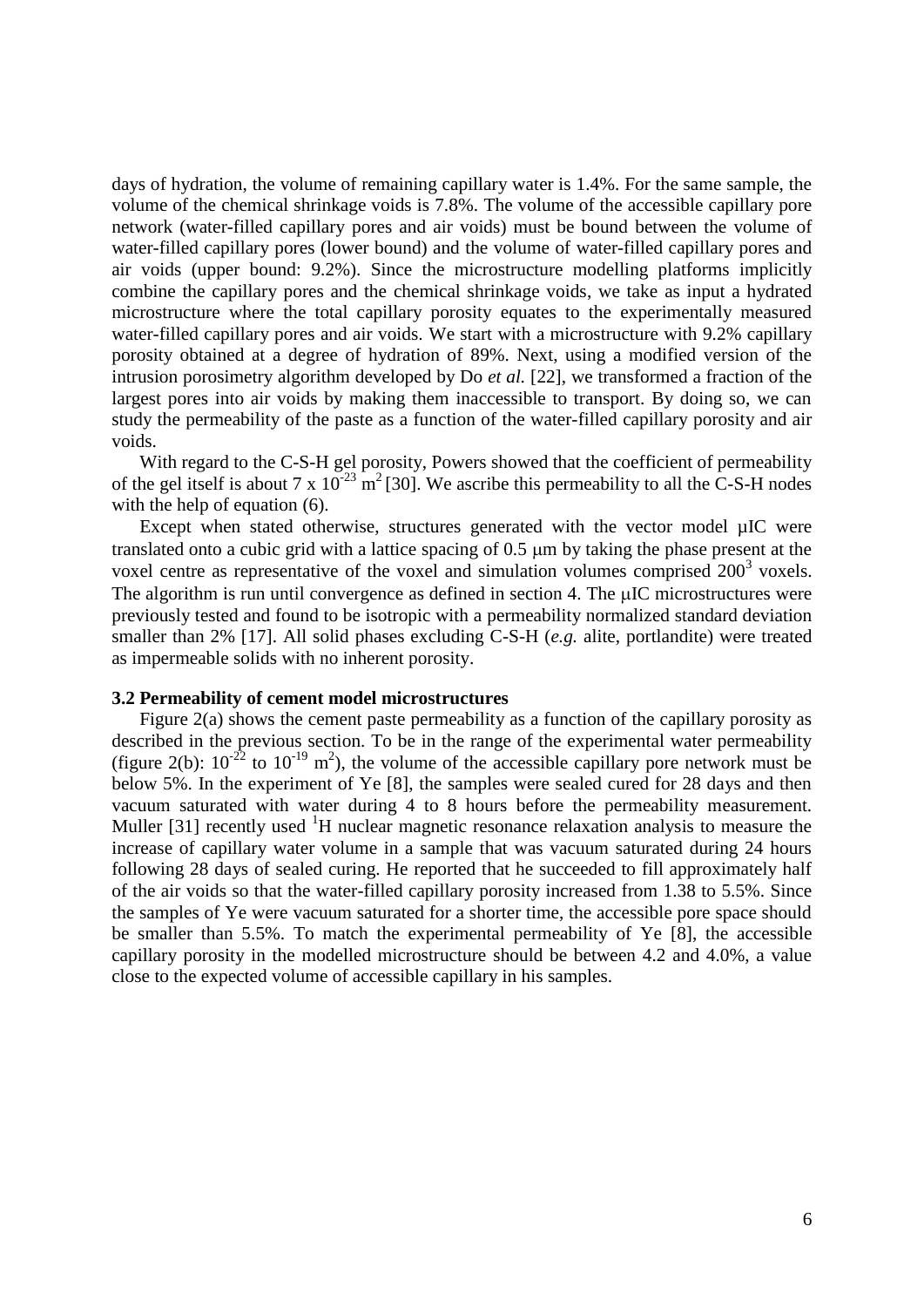

Figure 2: (a) Simulated permeabilities as a function of the volume of the accessible capillary pore network (water-filled capillary pores and accessible air voids) and (b) experimental permeabilities from top to bottom: (1) Wong *et al.* [\[32\]](#page-9-19), (2) Banthia & Mindess [\[2\]](#page-8-1), (3) Ye [\[8\]](#page-8-7), (4) Grasley & Scherer [\[9\]](#page-8-8), (5) Nyame & Illston [\[1\]](#page-8-0), (5) Vichit-Vadakan & Scherer [\[5,](#page-8-4) [7\]](#page-8-6), (6) Ai *et al.* [\[3\]](#page-8-2) and (7) Powers [\[30\]](#page-9-17)

Elam *et al.* [\[33\]](#page-9-20) previously reported depercolation of the void regions between monosized overlapping randomly located spheres at 3.2% void. We observe a very sharp drop in permeability circa 4% accessible capillary porosity. At the discretisation resolution of 0.5 m that we used, the depercolation threshold is expected to occur at a higher capillary porosity. The similarities between our results and the theoretical calculations of Elam *et al.* [\[33\]](#page-9-20) suggest that the introduction of the permeable C-S-H phase to the LB model reduced the effect of the discretisation resolution on the permeability. In a standard discrete model incorporating pores and solids only, a coarse discretisation of two pores that are connected with a very narrow channel and are surrounded by C-S-H can lead to the false conclusion that the two pores are disconnected. By ascribing effective media properties to the C-S-H, the two pores remain connected and the discretisation error decreases.

Below the *effective threshold* of capillary depercolation, the cement permeability strongly depends on the C-S-H permeability and on how the remaining water-filled capillary pores and solid phases play off each other. In this study the permeability of C-S-H was not varied because of the lack of experimental data.

# **4 CONCLUSIONS**

The 3D effective media lattice Boltzmann approach is capable of modelling the flow simultaneously in open regions where the flow is described by the Navier-Stokes equation inside a defined geometry and in porous solids where the flow is described by Darcy's law inside an unknown geometry.

Most cement permeability simulations have been limited to the capillary pore network of the paste. Solving the Navier-Stokes equation in this coarse percolated network leads to an overestimation of the permeability. By making the C-S-H permeable, it is possible to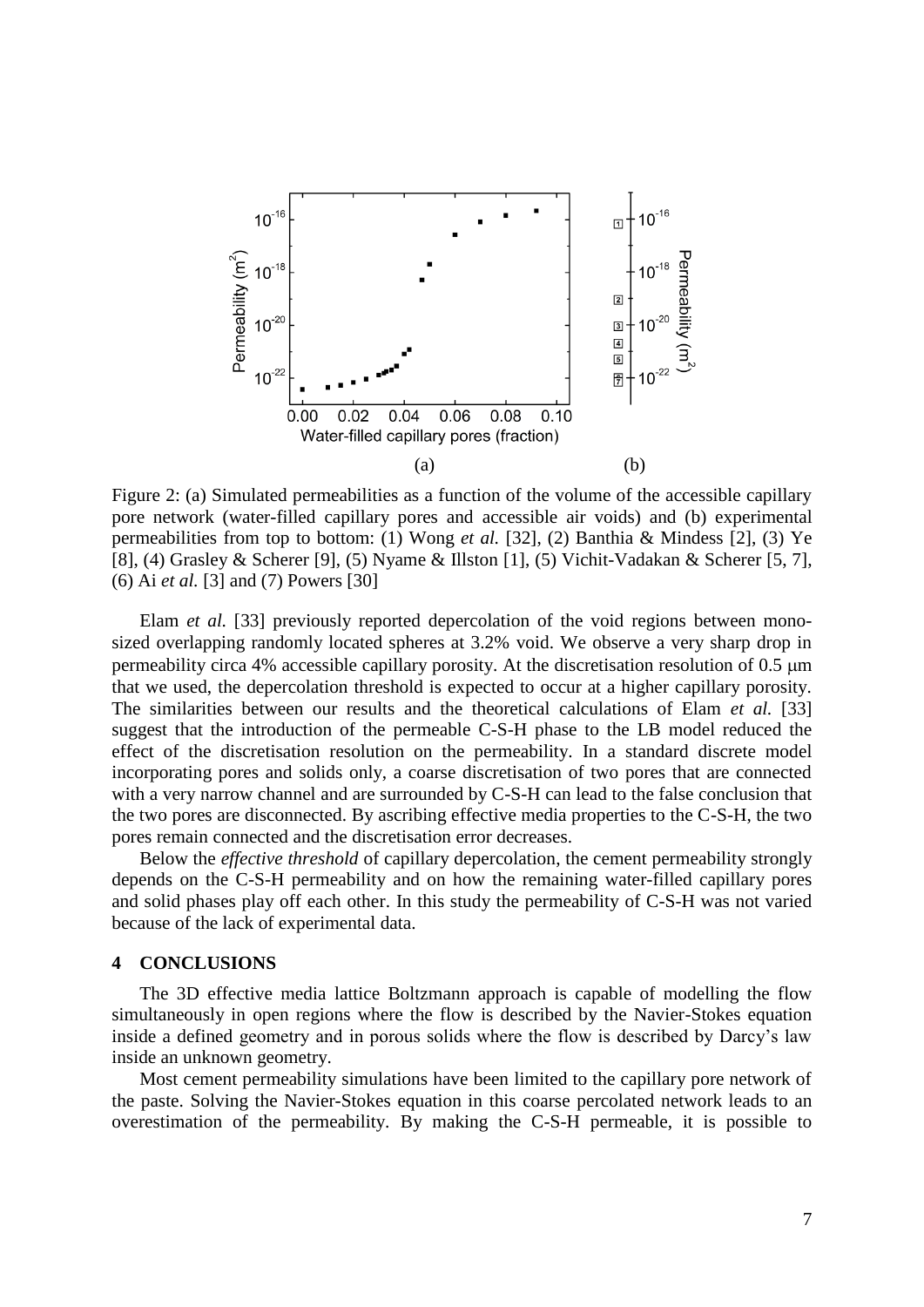decrease the capillary porosity to match recent experimental measurements. Furthermore, the presence of the C-S-H reduces the effect of the resolution on the simulated permeability.

It is found that when the modelled capillary porosity corresponds to the volume of wateraccessible capillary pores and air voids, as measured by  ${}^{1}H$  nuclear magnetic resonance relaxation analysis, the modelled permeability is in good agreement with water permeability experiments. The large drop in permeability around 4% accessible capillary porosity could explain a part of the scatter in permeability measurements.

There are no restrictions on the number of permeable phases in the effective media LB model so it can be readily used to bridge the gap between different hierarchical scales. For instance, simulations at the cement paste microscopic scale (capillary pores, C-S-H and solid phases) could be used as input for simulations at the mortar macroscopic scale (cement paste, sand, interfacial transition zones and microcracks) which, in turn, can be used as input for simulations at the concrete macroscopic scale (mortar, aggregates, interfacial transition zones and cracks). The effective media LB model is also readily applicable to porous media such as rocks and fractured media.

# **ACKNOWLEDGEMENTS**

Funding was provided by the European Union (FP7 / 2007-2013, grant 264448), the UK EPSRC (grant number: EP/H033343/1) and Nanocem (www.nanocem.org).

### **REFERENCES**

<span id="page-8-0"></span>[1] B.K. Nyame and J.M. Illston, Relationships between permeability and pore structure of hardened cement paste, *Mag. Concrete Res.* **33** (1981) 139-146.

<span id="page-8-1"></span>[2] N. Banthia and S. Mindess, Water permeability of cement paste, *Cem. Conc. Res.* **19** (1989) 727- 736.

<span id="page-8-2"></span>[3] H. Ai, J.F. Young and G.W. Scherer, Thermal Expansion Kinetics: Method to Measure Permeability of Cementitious Materials: II, Application to Hardened Cement Pastes, *J. Am. Ceram. Soc.* **84** (2001) 385-391.

<span id="page-8-3"></span>[4] G.W. Scherer, Thermal Expansion Kinetics: Method to Measure Permeability of Cementitious Materials: I, Theory, *J. Am. Ceram. Soc.* **83** (2000) 2753-2761.

<span id="page-8-4"></span>[5] W. Vichit-Vadakan and G.W. Scherer, Measuring Permeability of Rigid Materials by a Beam-Bending Method: III, Cement Paste, *J. Am. Ceram. Soc.* **85** (2002) 1537-1544.

<span id="page-8-5"></span>[6] G.W. Scherer, Measuring Permeability of Rigid Materials by a Beam-Bending Method: I, Theory, *J. Am. Ceram. Soc.* **83** (2000) 2231-2239.

<span id="page-8-6"></span>[7] W. Vichit-Vadakan and G.W. Scherer, Measuring permeability and stress relaxation of young cement paste by beam bending, *Cem. Conc. Res.* **33** (2003) 1925-1932.

<span id="page-8-7"></span>[8] G. Ye, Percolation of capillary pores in hardening cement pastes, *Cem. Conc. Res.* **35** (2005) 167- 176.

<span id="page-8-8"></span>[9] Z.C. Grasley, G.W. Scherer, D.A. Lange and J.J. Valenza, Dynamic pressurization method for measuring permeability and modulus: II. cementitious materials, *Mater. Struct.* **40** (2007) 711-721.

<span id="page-8-9"></span>[10] G. Scherer, Dynamic pressurization method for measuring permeability and modulus: I. theory, *Mater. Struct.* **39** (2006) 1041-1057.

<span id="page-8-10"></span>[11] H. Darcy, *Les Fontaines Publiques de la Ville de Dijon*, Dalmont, Paris, 1856.

<span id="page-8-11"></span>[12] K. van Breugel, Numerical simulation of hydration and microstructural development in hardening cement-based materials (I) theory, *Cem. Conc. Res.* **25** (1995) 319-331.